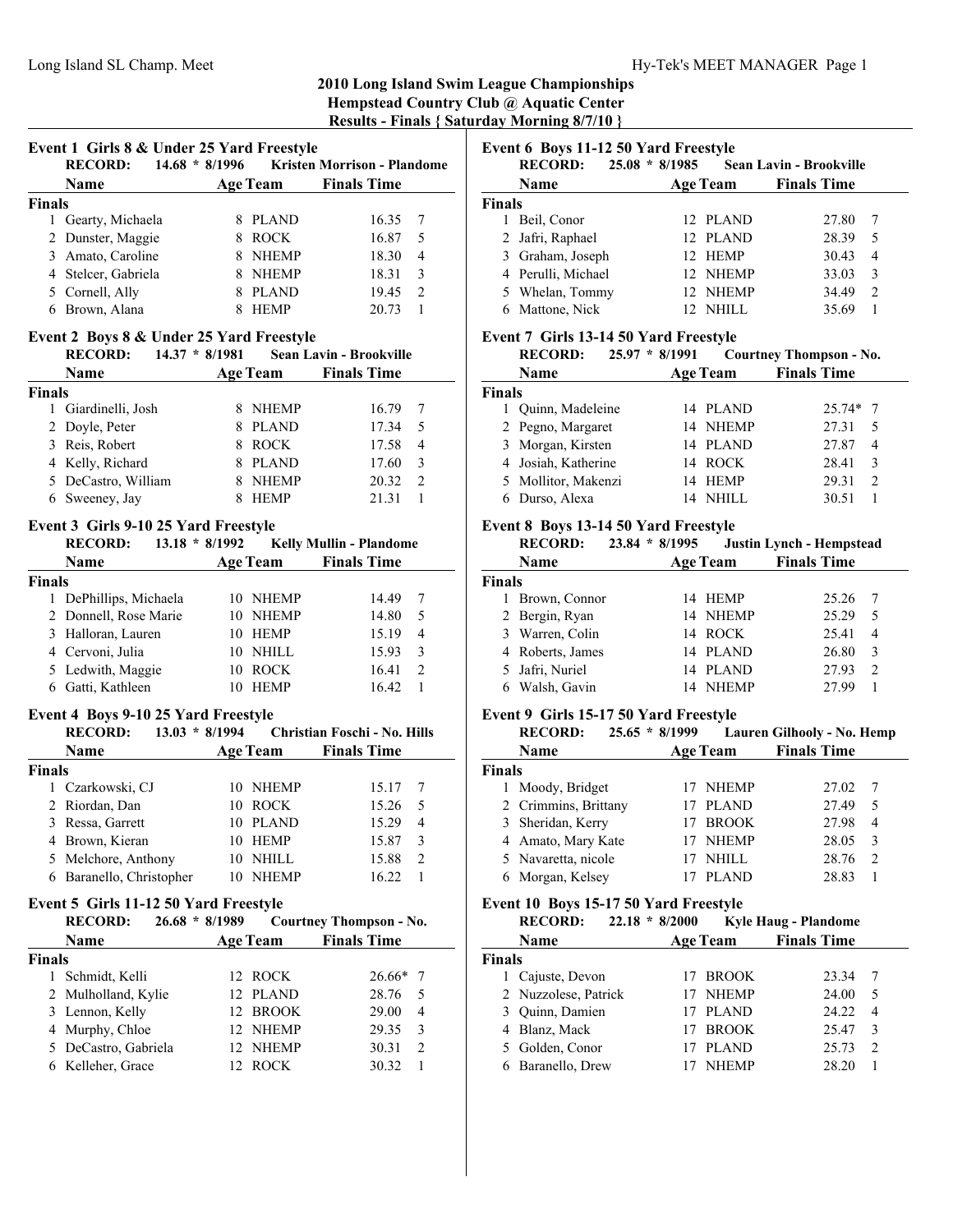# **2010 Long Island Swim League Championships Hempstead Country Club @ Aquatic Center**

**Results - Finals { Saturday Morning 8/7/10 }**

| Event 11 Girls 8 & Under 25 Yard Backstroke |  |
|---------------------------------------------|--|
|---------------------------------------------|--|

|               | <b>RECORD:</b><br>$19.56 * 8/1990$ |                 | Lauren Gilhooly - No. Hemp |  |
|---------------|------------------------------------|-----------------|----------------------------|--|
|               | <b>Name</b>                        | <b>Age Team</b> | <b>Finals Time</b>         |  |
| <b>Finals</b> |                                    |                 |                            |  |
|               | Chan, Lauren                       | <b>NHEMP</b>    | 20.50                      |  |
|               | 2 Gearty, Morgan                   | <b>PLAND</b>    | 21.68<br>5                 |  |
|               | 3 Amato, Caroline                  | <b>NHEMP</b>    | 21.89<br>4                 |  |
|               | 4 Morris, Grace                    | <b>PLAND</b>    | 23.35<br>$\mathcal{F}$     |  |
|               | 5 Riordan, Maeve                   | <b>ROCK</b>     | 23.76<br>2                 |  |
|               | O'Connell, Claire                  | <b>HEMP</b>     | 23.91                      |  |

#### **Event 12 Boys 8 & Under 25 Yard Backstroke**

|               | <b>RECORD:</b><br>$18.34 * 8/1996$ |                 | Alex DiIorio - Plandome |                |
|---------------|------------------------------------|-----------------|-------------------------|----------------|
|               | Name                               | <b>Age Team</b> | <b>Finals Time</b>      |                |
| <b>Finals</b> |                                    |                 |                         |                |
|               | 1 Broderick, Thomas                | PLAND           | 19.05                   |                |
|               | 2 Doyle, Peter                     | <b>PLAND</b>    | 22.66                   | .5             |
|               | 3 Czarkowski, Ryan                 | <b>NHEMP</b>    | 23.45                   | $\overline{4}$ |
|               | 4 Kelleher, Dan                    | <b>ROCK</b>     | 24.00                   | 3              |
|               | 5 Devine, JT                       | <b>ROCK</b>     | 25.21                   | $\mathcal{D}$  |
|               | 6 Lopes, John                      |                 | 26.90                   |                |

#### **Event 13 Girls 9-10 25 Yard Backstroke**

|               | <b>RECORD:</b>     | $16.30 * 8/1988$ |                 | <b>Bridget Ross - Plandome</b> |               |
|---------------|--------------------|------------------|-----------------|--------------------------------|---------------|
|               | Name               |                  | <b>Age Team</b> | <b>Finals Time</b>             |               |
| <b>Finals</b> |                    |                  |                 |                                |               |
|               | Garvey, Olivia     |                  | 10 NHEMP        | 17.01                          |               |
|               | 2 Kuester, Garrity |                  | 10 NHEMP        | 18.05                          | -5            |
|               | 3 Gatti, Kathleen  |                  | 10 HEMP         | 19.86                          | 4             |
|               | 4 Kelly, Madeline  |                  | 10 PLAND        | 21.18                          | 3             |
|               | 5 Remy, Emily      |                  | 10 ROCK         | 21.80                          | $\mathcal{D}$ |
|               | 6 Costello, Katie  |                  | NHILL.          | 22.02                          |               |

#### **Event 14 Boys 9-10 25 Yard Backstroke**

| <b>RECORD:</b> |                                                                                                                                        |              |                                                                                                    |                           |
|----------------|----------------------------------------------------------------------------------------------------------------------------------------|--------------|----------------------------------------------------------------------------------------------------|---------------------------|
| Name           |                                                                                                                                        |              | <b>Finals Time</b>                                                                                 |                           |
|                |                                                                                                                                        |              |                                                                                                    |                           |
|                |                                                                                                                                        |              | 17.46                                                                                              |                           |
|                |                                                                                                                                        |              | 19.08                                                                                              | 5                         |
|                |                                                                                                                                        |              | 19.41                                                                                              | 4                         |
|                |                                                                                                                                        |              | 19.45                                                                                              | $\mathcal{F}$             |
|                | 10                                                                                                                                     |              | 19.60                                                                                              | 2                         |
|                | 10.                                                                                                                                    | <b>NHEMP</b> | 21.40                                                                                              |                           |
|                | <b>Finals</b><br>O'Krepkie, Nicholas<br>2 Weber, Patrick<br>3 Brown, Kieran<br>4 Dunster, Connor<br>5 Mullooly, Colin<br>Bergin, Timmy |              | $15.71 * 8/5/2004$<br><b>Age Team</b><br>10 NHEMP<br>10 PLAND<br>10 HEMP<br>10 ROCK<br><b>HEMP</b> | Michael Conroy - No. Hemp |

## **Event 15 Girls 11-12 50 Yard Backstroke**

|               | <b>RECORD:</b>    |                 | 30.25 * 8/3/2008 Breann Lydon - Brookville |                |
|---------------|-------------------|-----------------|--------------------------------------------|----------------|
|               | Name              | <b>Age Team</b> | <b>Finals Time</b>                         |                |
| <b>Finals</b> |                   |                 |                                            |                |
|               | 1 Lennon, Kelly   | 12 BROOK        | 34.19                                      | 7              |
|               | 2 McNally, Lauren | 12 HEMP         | 35.35                                      | - 5            |
|               | 3 Kelleher, Grace | 12 ROCK         | 35.45                                      | $\overline{4}$ |
|               | 4 Conroy, Hope    | 12 NHEMP        | 36.45                                      | -3             |
|               | 5 O'Hara, Bridget | 12 HEMP         | 36.79                                      | 2              |
| 6             | Dunn, Caitlin     | 12 ROCK         | 38.81                                      |                |

# **Event 16 Boys 11-12 50 Yard Backstroke**

|               | $2.7$ and $2.0$ $2.0$ $1.0$ $1.1$ $2.0$ $0.0$ $1.0$ $0.0$ $0.0$ $0.0$<br><b>RECORD:</b> | $29.04 * 8/1994$ | <b>Justin Lynch - Hempstead</b> |                    |                |
|---------------|-----------------------------------------------------------------------------------------|------------------|---------------------------------|--------------------|----------------|
|               | Name                                                                                    |                  | <b>Age Team</b>                 | <b>Finals Time</b> |                |
| <b>Finals</b> |                                                                                         |                  |                                 |                    |                |
|               | Beil, Conor                                                                             |                  | 12 PLAND                        | 32.56              |                |
|               | 2 Walsh, Owen                                                                           |                  | 12 NHEMP                        | 35.36              | 5 <sup>5</sup> |
|               | 3 Camerano, Costa                                                                       |                  | 12 NHILL                        | 38.41              | $\overline{4}$ |
|               | 4 Perulli, Michael                                                                      |                  | 12 NHEMP                        | 38.70              | 3              |
|               | 5 McNally, Bryan                                                                        |                  | 12 HEMP                         | 40.46              | 2              |
|               | 6 Raimondi, Biagio                                                                      | 12 <sup>7</sup>  | - NHILL                         | 45.04              |                |

#### **Event 17 Girls 13-14 50 Yard Backstroke**

|               | <b>RECORD:</b>        |                 | 29.38 * 8/1/2009 Breann Lydon - Brookville |
|---------------|-----------------------|-----------------|--------------------------------------------|
|               | <b>Name</b>           | <b>Age Team</b> | <b>Finals Time</b>                         |
| <b>Finals</b> |                       |                 |                                            |
|               | 1 Lydon, Breann       | 14 BROOK        | 29.55                                      |
|               | 2 Marasco, Rachel     | 14 ROCK         | 31.38<br>5                                 |
|               | 3 Tierney, Lauren     | 14 NHEMP        | 31.54<br>$\overline{4}$                    |
|               | 4 Morgan, Kirsten     | 14 PLAND        | 33.34<br>$\mathcal{E}$                     |
|               | 5 Brooks, Taylor      | 14 PLAND        | 33.45<br>2                                 |
|               | 6 Ouackenbush, Kelsey | 14 NHEMP        | 35.35                                      |

#### **Event 18 Boys 13-14 50 Yard Backstroke**

|        | <b>RECORD:</b>      | $27.50 * 8/3/2008$ |                 | Mike Conroy - No. Hemp |    |
|--------|---------------------|--------------------|-----------------|------------------------|----|
|        | Name                |                    | <b>Age Team</b> | <b>Finals Time</b>     |    |
| Finals |                     |                    |                 |                        |    |
|        | Warren, Colin       |                    | 14 ROCK         | 29.87                  |    |
|        | 2 Brown, Connor     |                    | 14 HEMP         | 30.15                  | -5 |
|        | 3 Walsh, Gavin      |                    | 14 NHEMP        | 31.25                  | 4  |
|        | 4 Joesten, Nick     |                    | 14 ROCK         | 34.71                  | 3  |
|        | 5 Beil, Kevin       |                    | 14 PLAND        | 34.81                  | 2  |
|        | --- Kristie, Stevie | 14                 | <b>PLAND</b>    | <b>NS</b>              |    |

#### **Event 19 Girls 15-17 50 Yard Backstroke**

|               | <b>RECORD:</b>      |                 | 29.49 * 8/1/2009 Kim Cracovaner - Rockville |
|---------------|---------------------|-----------------|---------------------------------------------|
|               | Name                | <b>Age Team</b> | <b>Finals Time</b>                          |
| <b>Finals</b> |                     |                 |                                             |
| 1.            | Madalena, Kathryn   | 17 ROCK         | $29.48*$ 7                                  |
|               | 2 Dodge, Tara       | 17 PLAND        | 29.69<br>5                                  |
|               | 3 Tierney, Emily    | 17 NHEMP        | 33.38<br>4                                  |
|               | 4 Filardi, Victoria | <b>NHILL</b>    | 33.67                                       |
|               | 5 Amato, Mary Kate  | <b>NHEMP</b>    | 34.07<br>$\mathcal{D}$                      |
|               | Connors, Erin       | PLAND           | 35.56                                       |

#### **Event 20 Boys 15-17 50 Yard Backstroke**

|               | <b>RECORD:</b>    | $26.10 * 8/1998$ |                 | <b>Justin Lynch - Hempstead</b> |                |
|---------------|-------------------|------------------|-----------------|---------------------------------|----------------|
|               | Name              |                  | <b>Age Team</b> | <b>Finals Time</b>              |                |
| <b>Finals</b> |                   |                  |                 |                                 |                |
|               | 1 Crimmins, RJ    |                  | 17 PLAND        | 26.54                           |                |
|               | 2 McKelvey, Ryan  |                  | 17 ROCK         | 27.85                           | 5              |
|               | 3 Brooks, Andrew  |                  | 17 PLAND        | 28.24                           | $\overline{4}$ |
|               | 4 Remy, Kevin     |                  | 17 ROCK         | 34.34                           | $\mathcal{E}$  |
|               | 5 Dunn, Tyler     |                  | NHEMP           | 37.23                           | 2              |
|               | 6 O'Krepkie, Jack |                  | <b>NHEMP</b>    | 37.85                           |                |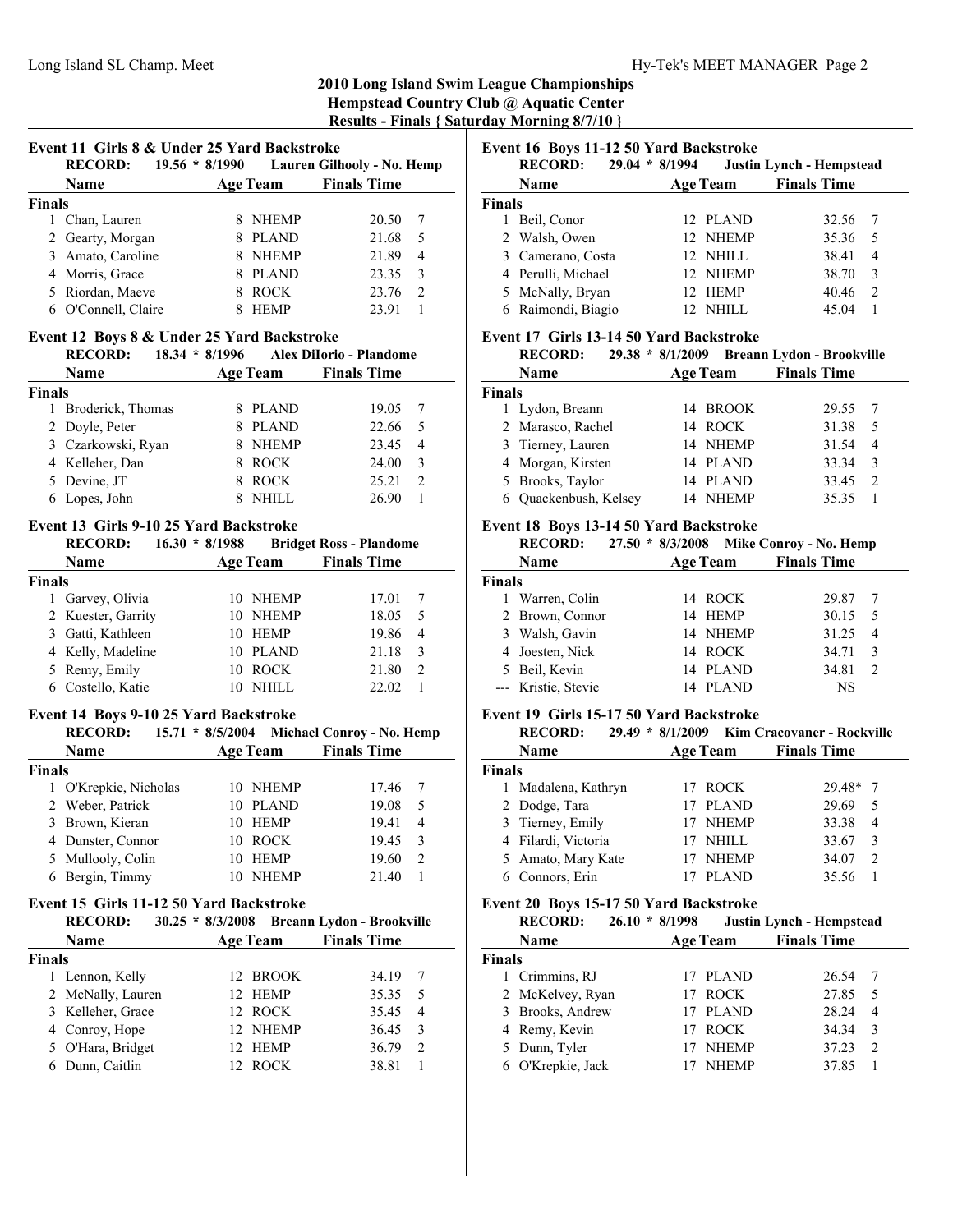|                                                                                                            | Event 21 Girls 8 & Under 25 Yard Breaststroke |                            |                 |                                 |                |
|------------------------------------------------------------------------------------------------------------|-----------------------------------------------|----------------------------|-----------------|---------------------------------|----------------|
|                                                                                                            | <b>RECORD:</b>                                | $17.97 * 8/1989$           |                 | Jessica Foschi - No. Hills      |                |
|                                                                                                            | Name                                          |                            | <b>Age Team</b> | <b>Finals Time</b>              |                |
| <b>Finals</b>                                                                                              |                                               |                            |                 |                                 |                |
| 1                                                                                                          | Morris, Hailey                                | 8                          | <b>PLAND</b>    | 22.43                           | 7              |
| $\mathfrak{D}$                                                                                             | Morvillo, Catie                               | 8                          | <b>ROCK</b>     | 23.10                           | 5              |
| 3                                                                                                          | Stelcer, Gabriela                             | 8                          | <b>NHEMP</b>    | 23.48                           | $\overline{4}$ |
| 4                                                                                                          | Sweeney, Rosie                                | 8                          | <b>HEMP</b>     | 23.94                           | 3              |
| 5                                                                                                          | Gearty, Morgan                                | 8                          | <b>PLAND</b>    | 24.18                           | $\overline{2}$ |
| 6                                                                                                          | Rosso, Bridget                                | 8                          | <b>NHEMP</b>    | 24.26                           | 1              |
|                                                                                                            | Event 22 Boys 8 & Under 25 Yard Breaststroke  |                            |                 |                                 |                |
|                                                                                                            | <b>RECORD:</b>                                | $19.18 * 8/1991$           |                 | <b>Billy Denisco - No. Hemp</b> |                |
|                                                                                                            | Name                                          |                            | <b>Age Team</b> | <b>Finals Time</b>              |                |
| <b>Finals</b>                                                                                              |                                               |                            |                 |                                 |                |
| 1                                                                                                          | Mulholland, Derek                             | 8                          | <b>PLAND</b>    | 21.01                           | 7              |
| 2                                                                                                          | Kuester, Colin                                | 8                          | <b>NHEMP</b>    | 22.99                           | 5              |
| 3                                                                                                          | Feiner, Patrick                               | 8                          | <b>ROCK</b>     | 24.78                           | 4              |
| 4                                                                                                          | DePhillips, AJ                                | 8                          | <b>NHEMP</b>    | 25.57                           | 3              |
| 5                                                                                                          | Kelly, Richard                                | 8                          | <b>PLAND</b>    | 25.79                           | 2              |
| 6                                                                                                          | Croutier, Sean                                | 8                          | <b>ROCK</b>     | 26.07                           | 1              |
| Event 23 Girls 9-10 25 Yard Breaststroke<br>16.88 * 8/1/2009 Kylie Mulholland - Plandome<br><b>RECORD:</b> |                                               |                            |                 |                                 |                |
|                                                                                                            | Name                                          |                            | <b>Age Team</b> | <b>Finals Time</b>              |                |
| <b>Finals</b>                                                                                              |                                               |                            |                 |                                 |                |
|                                                                                                            | $1 \quad \text{C}$ mith $M_{\text{200m}}$     | $10.51 \text{ A} \text{N}$ |                 | 100A                            | $\mathbf{r}$   |

| гшагу |                        |            |       |                |  |
|-------|------------------------|------------|-------|----------------|--|
|       | 1 Smith, Megan         | 10 PLAND   | 18.04 |                |  |
|       | 2 Kuester, Garrity     | 10 NHEMP   | 1899  | -5             |  |
|       | 3 DePhillips, Michaela | 10 NHEMP   | 19.28 | $\overline{4}$ |  |
|       | 4 Gilligan, Arnie      | 10 PLAND   | 21.32 | $\mathcal{R}$  |  |
|       | 5 Quilty, Sarah        | 10 ROCK    | 22.36 | $\mathcal{L}$  |  |
|       | 6 Cervoni, Julia       | $10$ NHILL | 22.76 |                |  |
|       |                        |            |       |                |  |

## **Event 24 Boys 9-10 25 Yard Breaststroke**

|               | <b>RECORD:</b>     | $17.11 * 8/1993$ |                 | <b>Billy Denisco - No. Hemp</b> |   |
|---------------|--------------------|------------------|-----------------|---------------------------------|---|
|               | <b>Name</b>        |                  | <b>Age Team</b> | <b>Finals Time</b>              |   |
| <b>Finals</b> |                    |                  |                 |                                 |   |
|               | Testa, James       |                  | 10 ROCK         | 21.09                           |   |
|               | 2 Bergin, Timmy    | 10               | <b>NHEMP</b>    | 22.18                           | 5 |
|               | 3 Fischer, Colin   |                  | 10 BROOK        | 22.77                           | 4 |
|               | 4 Dunster, Connor  | 10               | <b>ROCK</b>     | 23.30                           | 3 |
|               | 5 DeCastro, Robert | 10               | <b>NHEMP</b>    | 23.50                           | 2 |
|               | Marcell, Oliver    |                  | <b>PLAND</b>    | 24.13                           |   |

## **Event 25 Girls 11-12 50 Yard Breaststroke**

| <b>RECORD:</b><br>34.25 | * $8/1992$                                                                                                         |                                                                                        |                            |
|-------------------------|--------------------------------------------------------------------------------------------------------------------|----------------------------------------------------------------------------------------|----------------------------|
| <b>Name</b>             |                                                                                                                    | <b>Finals Time</b>                                                                     |                            |
|                         |                                                                                                                    |                                                                                        |                            |
| Mulholland, Kylie       |                                                                                                                    | 35.46                                                                                  |                            |
|                         |                                                                                                                    | 38.40                                                                                  | 5                          |
|                         |                                                                                                                    | 38.82                                                                                  | $\overline{4}$             |
|                         |                                                                                                                    | 42.14                                                                                  | 3                          |
|                         |                                                                                                                    | 43.04                                                                                  | $\mathcal{L}$              |
|                         |                                                                                                                    | 43.44                                                                                  |                            |
|                         | <b>Finals</b><br>2 Doyle, Mary<br>3 Dunn, Caitlin<br>4 Orlando, Briana<br>5 DeCastro, Gabriela<br>O'Connell, Moira | <b>Age Team</b><br>12 PLAND<br>12 PLAND<br>12 ROCK<br>12 BROOK<br>12 NHEMP<br>12 NHEMP | Jessica Foschi - No. Hills |

# **Event 26 Boys 11-12 50 Yard Breaststroke**

|        | <b>RECORD:</b>    | $34.11 * 8/3/2006$ |                 | <b>Michael Conroy - No. Hemp</b> |   |
|--------|-------------------|--------------------|-----------------|----------------------------------|---|
|        | Name              |                    | <b>Age Team</b> | <b>Finals Time</b>               |   |
| Finals |                   |                    |                 |                                  |   |
|        | Brown, Ryan       |                    | 12 HEMP         | 34.44                            |   |
|        | 2 Graham, Joseph  |                    | 12 HEMP         | 40.94                            | 5 |
| 3      | Hayes, Jack       |                    | 12 PLAND        | 42.98                            | 4 |
|        | 4 Donnell, Steven |                    | 12 NHEMP        | 45.25                            | 3 |
|        | 5 Chamoun, Luke   |                    | 12 NHILL        | 48.98                            | 2 |
|        | Sluka, Andrew     |                    | NHILL           | 49.34                            |   |

#### **Event 27 Girls 13-14 50 Yard Breaststroke**

|        | <b>RECORD:</b><br>33.83 | * $8/1992$ |                 | Keira Ford - No. Hemp |     |
|--------|-------------------------|------------|-----------------|-----------------------|-----|
|        | Name                    |            | <b>Age Team</b> | <b>Finals Time</b>    |     |
| Finals |                         |            |                 |                       |     |
|        | 1 Lydon, Breann         |            | 14 BROOK        | 33.99                 |     |
|        | 2 Marasco, Rachel       |            | 14 ROCK         | 36.01                 | 5   |
|        | 3 Brooks, Taylor        |            | 14 PLAND        | 36.40                 | 4   |
|        | 4 Halloran, Caitlin     |            | 14 HEMP         | 36.50                 | 3   |
|        | 5 Johnson, Christina    |            | 14 NHEMP        | 36.79                 | 1.5 |
|        | 5 Pegno, Margaret       |            | <b>NHEMP</b>    | 36.79                 | 15  |

## **Event 28 Boys 13-14 50 Yard Breaststroke**

|        | <b>RECORD:</b><br>$30.43 * 8/1990$ |                 | <b>Greg Mone - Plandome</b> |    |
|--------|------------------------------------|-----------------|-----------------------------|----|
|        | Name                               | <b>Age Team</b> | <b>Finals Time</b>          |    |
| Finals |                                    |                 |                             |    |
|        | Beil, Kevin                        | 14 PLAND        | 33.78                       | -7 |
|        | 2 Mattone, Mike                    | 14 NHILL        | 34.73                       | -5 |
|        | 3 Tranchina, Stephen               | 14 NHEMP        | 34.79                       | 4  |
|        | 4 Jafri, Nuriel                    | 14 PLAND        | 36.74                       | 3  |
|        | 5 Testa, Sean                      | 14 ROCK         | 42.68                       | 2  |
|        | --- Esposito, Christopher          | 14 NHEMP        | DO                          |    |

#### **Event 29 Girls 15-17 50 Yard Breaststroke**

|               | <b>RECORD:</b><br>$33.27 * 8/1/2009$ |    |                 | Kathryn Madalena - Rockville |                |
|---------------|--------------------------------------|----|-----------------|------------------------------|----------------|
|               | <b>Name</b>                          |    | <b>Age Team</b> | <b>Finals Time</b>           |                |
| <b>Finals</b> |                                      |    |                 |                              |                |
| 1.            | Madalena, Kathryn                    |    | 17 ROCK         | 33.41                        |                |
|               | 2 Tierney, Emily                     |    | 17 NHEMP        | 35.69                        | 5              |
|               | 3 Reilly, Courtney                   |    | 17 PLAND        | 35.82                        | $\overline{4}$ |
|               | 4 Paterek, Juliet                    | 17 | <b>PLAND</b>    | 35.87                        | 3              |
|               | 5 Lopez, Amanda                      |    | <b>NHEMP</b>    | 36.21                        | 2              |
|               | 6 Sheridan, Kerry                    |    | <b>BROOK</b>    | 37.69                        |                |

#### **Event 30 Boys 15-17 50 Yard Breaststroke**

|               | <b>RECORD:</b>     |                 | 29.28 * 8/1/2009 Brian Shannon - Rockville |
|---------------|--------------------|-----------------|--------------------------------------------|
|               | Name               | <b>Age Team</b> | <b>Finals Time</b>                         |
| <b>Finals</b> |                    |                 |                                            |
|               | Brooks, Andrew     | 17 PLAND        | 31.68                                      |
|               | 2 Beil, Ryan       | 17 PLAND        | 32.07<br>5                                 |
|               | 3 McKelvey, Ryan   | 17 ROCK         | 32.44<br>4                                 |
|               | 4 O'Krepkie, Jack  | 17 NHEMP        | 35.35<br>$\mathcal{E}$                     |
|               | 5 Fitzgerald, Luke | ROCK            | 37.75<br>$\mathcal{D}$                     |
|               | 6 Chamoun, Alex    | NHILL.          | 38.15                                      |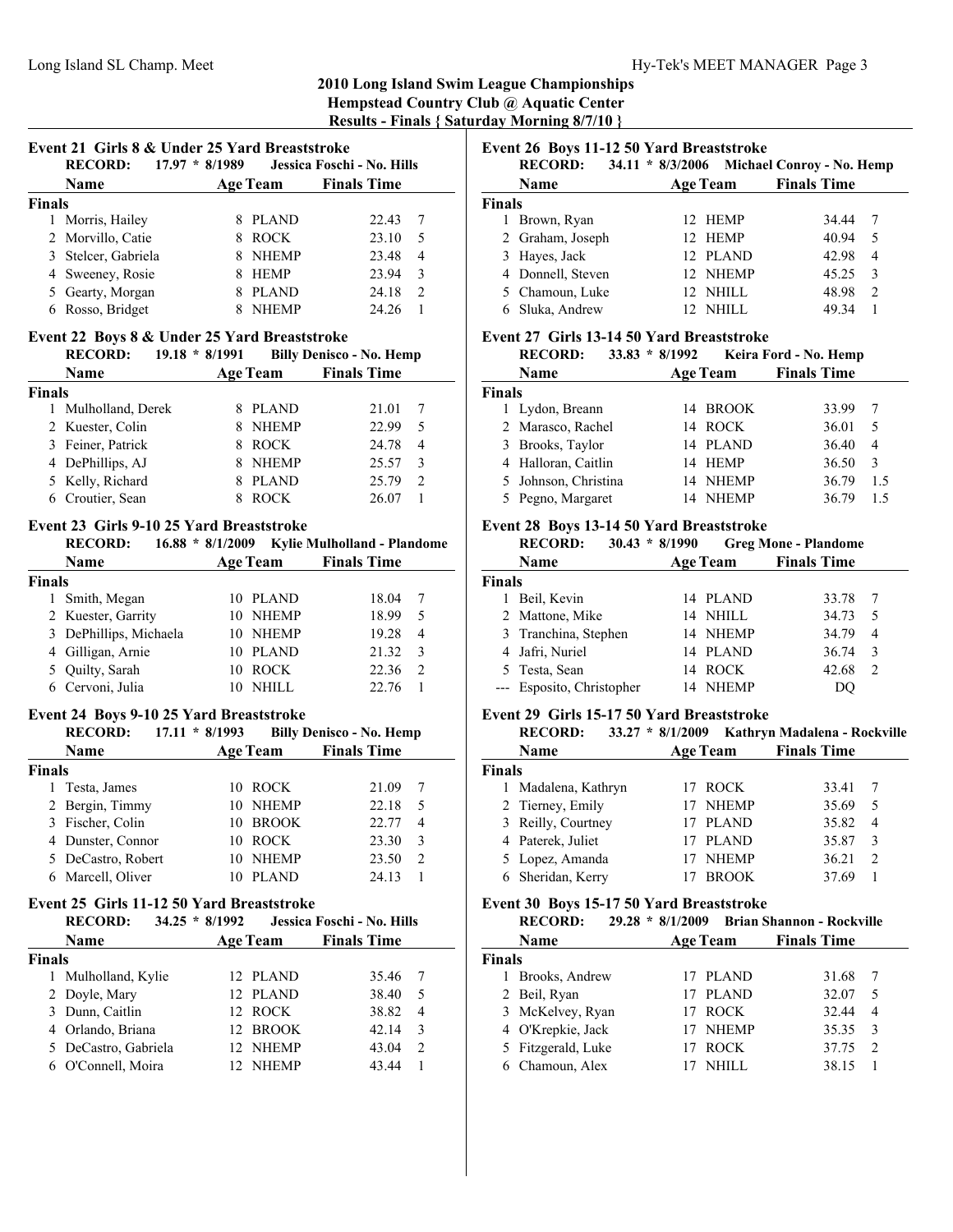## **2010 Long Island Swim League Championships Hempstead Country Club @ Aquatic Center**

**Results - Finals { Saturday Morning 8/7/10 }**

| Event 31 Girls 8 & Under 25 Yard Butterfly<br><b>RECORD:</b> | $16.07 * 8/1989$ |                 | Jessica Foschi - No. Hills |               |
|--------------------------------------------------------------|------------------|-----------------|----------------------------|---------------|
| <b>Name</b>                                                  |                  | <b>Age Team</b> | <b>Finals Time</b>         |               |
| <b>Finals</b>                                                |                  |                 |                            |               |
| 1 Gearty, Michaela                                           |                  | <b>PLAND</b>    | 17.72                      |               |
| 2 Chan, Lauren                                               |                  | <b>NHEMP</b>    | 18.58                      | 5             |
| 3 Garvey, Nikki                                              |                  | <b>NHEMP</b>    | 20.99                      | 4             |
| 4 Morris, Hailey                                             |                  | <b>PLAND</b>    | 21.11                      | $\mathcal{F}$ |
| 5 O'Connell, Claire                                          |                  | <b>HEMP</b>     | 23.27                      | $\mathcal{L}$ |
| 6 Morvillo, Catie                                            |                  | <b>ROCK</b>     | 23.55                      |               |

## **Event 32 Boys 8 & Under 25 Yard Butterfly**

|               | $16.07 * 8/1981$<br><b>RECORD:</b> |                 | Michael Hyer - No. Hemp |                |
|---------------|------------------------------------|-----------------|-------------------------|----------------|
|               | <b>Name</b>                        | <b>Age Team</b> | <b>Finals Time</b>      |                |
| <b>Finals</b> |                                    |                 |                         |                |
| 1.            | Broderick, Thomas                  | PLAND           | 16.25                   |                |
|               | 2 Reis, Robert                     | <b>ROCK</b>     | 20.67                   | 5              |
|               | 3 Saville, Jack                    | <b>PLAND</b>    | 22.10                   | $\overline{4}$ |
|               | 4 Giardinelli, Josh                | <b>NHEMP</b>    | 22.65                   | -3             |
|               | 5 Melchore, Mikey                  | <b>NHILL</b>    | 25.32                   | $\mathcal{L}$  |
|               | 6 Pugliese, Marco                  | <b>NHEMP</b>    | 26.47                   |                |

#### **Event 33 Girls 9-10 25 Yard Butterfly**

|               | <b>RECORD:</b>        | $14.80 * 8/1987$ |                 | <b>Courtney Thompson - No.</b> |                               |
|---------------|-----------------------|------------------|-----------------|--------------------------------|-------------------------------|
|               | <b>Name</b>           |                  | <b>Age Team</b> | <b>Finals Time</b>             |                               |
| <b>Finals</b> |                       |                  |                 |                                |                               |
|               | 1 Garvey, Olivia      |                  | 10 NHEMP        | 15.62                          |                               |
|               | 2 Smith, Megan        |                  | 10 PLAND        | 15.99                          | 5                             |
|               | 3 Donnell, Rose Marie |                  | 10 NHEMP        | 16.46                          | 4                             |
|               | 4 Halloran, Lauren    |                  | 10 HEMP         | 16.90                          | 3                             |
|               | 5 Costello, Katie     |                  | 10 NHILL        | 19.06                          | $\mathfrak{D}_{\mathfrak{p}}$ |
|               | 6 Remy, Emily         |                  | <b>ROCK</b>     | 20.55                          |                               |

#### **Event 34 Boys 9-10 25 Yard Butterfly**

| <b>RECORD:</b>      |  |                  |                                                                                       |                              |
|---------------------|--|------------------|---------------------------------------------------------------------------------------|------------------------------|
| Name                |  |                  | <b>Finals Time</b>                                                                    |                              |
| <b>Finals</b>       |  |                  |                                                                                       |                              |
| O'Krepkie, Nicholas |  |                  | 16.28                                                                                 |                              |
| 2 Melchore, Anthony |  |                  | 17.35                                                                                 | - 5                          |
| 3 Czarkowski, CJ    |  |                  | 17.48                                                                                 | $\overline{4}$               |
| 4 Ressa, Garrett    |  |                  | 17.86                                                                                 | 3                            |
| 5 Mullooly, Colin   |  |                  | 17.96                                                                                 | 2                            |
| Riordan, Dan        |  |                  | 18.29                                                                                 |                              |
|                     |  | $14.32 * 8/1994$ | <b>Age Team</b><br>10 NHEMP<br>10 NHILL<br>10 NHEMP<br>10 PLAND<br>10 HEMP<br>10 ROCK | Christian Foschi - No. Hills |

## **Event 35 Girls 11-12 50 Yard Butterfly**

|               | <b>RECORD:</b>     | $29.75 * 8/1995$ |                 | <b>Liz Soley - Plandome</b> |                |
|---------------|--------------------|------------------|-----------------|-----------------------------|----------------|
|               | Name               |                  | <b>Age Team</b> | <b>Finals Time</b>          |                |
| <b>Finals</b> |                    |                  |                 |                             |                |
|               | Schmidt, Kelli     |                  | 12 ROCK         | $29.67*$ 7                  |                |
|               | 2 McNally, Lauren  |                  | 12 HEMP         | 32.00                       | 5              |
|               | 3 Quinn, Rory      |                  | 12 PLAND        | 32.76                       | $\overline{4}$ |
|               | 4 O'Krepkie, Kelly |                  | 12 NHEMP        | 33.79                       | 3              |
|               | 5 Calpin, Colleen  |                  | 12 PLAND        | 34.52                       | $\mathcal{L}$  |
|               | Amato, Grace       |                  | 12 NHEMP        | 38.76                       |                |

# **Event 36 Boys 11-12 50 Yard Butterfly**

| <b>RECORD:</b><br>$28.42 * 8/1985$<br><b>Sean Lavin - Brookville</b> |                   |  |          |                    |                |
|----------------------------------------------------------------------|-------------------|--|----------|--------------------|----------------|
|                                                                      | Name              |  | Age Team | <b>Finals Time</b> |                |
| Finals                                                               |                   |  |          |                    |                |
| 1.                                                                   | Brown, Ryan       |  | 12 HEMP  | 31.99              | 7              |
|                                                                      | 2 Jafri, Raphael  |  | 12 PLAND | 33.40              | 5              |
|                                                                      | 3 Walsh, Owen     |  | 12 NHEMP | 33.60              | $\overline{4}$ |
|                                                                      | 4 McNally, Bryan  |  | 12 HEMP  | 35.70              | -3             |
|                                                                      | 5 Camerano, Costa |  | 12 NHILL | 40.94              | 2              |
|                                                                      | --- Hayes, Jack   |  | 12 PLAND | DO                 |                |

# **Event 37 Girls 13-14 50 Yard Butterfly**<br>**DECOBD:** 28.27  $*$  8/1000

| <b>RECORD:</b> | $28.27 * 8/1999$ | Karen Tellekamp - Rockville |
|----------------|------------------|-----------------------------|
| <b>Name</b>    | Age Team         | <b>Finals Time</b>          |

| Finals |                     |             |                         |
|--------|---------------------|-------------|-------------------------|
|        | 1 Quinn, Madeleine  | 14 PLAND    | 28.56                   |
|        | 2 Tierney, Lauren   | 14 NHEMP    | 29.04<br>- 5            |
|        | 3 Josiah, Katherine | 14 ROCK     | 30.71<br>$\overline{4}$ |
|        | 4 Kelly, Katherine  | 14 PLAND    | 32.74<br>$\mathcal{R}$  |
|        | 5 Morovich, Sarah   | 14 NHEMP    | 32.75                   |
|        | 6 Mollitor, Makenzi | <b>HEMP</b> | 35.28                   |

#### **Event 38 Boys 13-14 50 Yard Butterfly**

|               | <b>RECORD:</b>        | $25.93 * 8/1996$<br><b>Justin Lynch - Hempstead</b> |                 |                    |                |  |
|---------------|-----------------------|-----------------------------------------------------|-----------------|--------------------|----------------|--|
|               | Name                  |                                                     | <b>Age Team</b> | <b>Finals Time</b> |                |  |
| <b>Finals</b> |                       |                                                     |                 |                    |                |  |
|               | Faucella, Petey       |                                                     | 14 NHILL        | 30.09              |                |  |
|               | 2 Joesten, Nick       |                                                     | 14 ROCK         | 30.23              | .5             |  |
|               | 3 Roberts, James      |                                                     | 14 PLAND        | 30.38              | $\overline{4}$ |  |
|               | 4 Hayes, Tommy        |                                                     | 14 PLAND        | 31.86              | 3              |  |
|               | 5 Scaramucci, David   |                                                     | 14 NHEMP        | 31.95              | $\mathcal{D}$  |  |
|               | Esposito, Christopher | 14                                                  | <b>NHEMP</b>    | 32.64              |                |  |

#### **Event 39 Girls 15-17 50 Yard Butterfly**

|               | <b>RECORD:</b><br>$27.54 * 8/1997$ |  | Lauren Gilhooly - No. Hemp |                    |               |
|---------------|------------------------------------|--|----------------------------|--------------------|---------------|
|               | <b>Name</b>                        |  | <b>Age Team</b>            | <b>Finals Time</b> |               |
| <b>Finals</b> |                                    |  |                            |                    |               |
|               | 1 Moody, Bridget                   |  | NHEMP                      | 29.06              |               |
|               | 2 Dodge, Tara                      |  | PLAND                      | 29.31              | 5             |
|               | 3 Paterek, Juliet                  |  | 17 PLAND                   | 30.51              | 4             |
|               | 4 Navaretta, nicole                |  | NHILL                      | 30.87              |               |
|               | 5 Wang, Tori                       |  | <b>NHEMP</b>               | 34.38              | $\mathcal{L}$ |
|               | 6 Riordan, Maggie                  |  | <b>ROCK</b>                | 34.49              |               |

## **Event 40 Boys 15-17 50 Yard Butterfly**

|               | <b>RECORD:</b><br>$24.19 * 8/2000$ |                 | <b>Kyle Haug - Plandome</b> |                |
|---------------|------------------------------------|-----------------|-----------------------------|----------------|
|               | Name                               | <b>Age Team</b> | <b>Finals Time</b>          |                |
| <b>Finals</b> |                                    |                 |                             |                |
|               | 1 Crimmins, RJ                     | 17 PLAND        | 25.05                       |                |
|               | 2 Quinn, Damien                    | 17 PLAND        | 26.28                       | 5              |
|               | 3 Nuzzolese, Patrick               | NHEMP           | 27.10                       | 4              |
|               | 4 Blanz, Mack                      | <b>BROOK</b>    | 28.23                       | 3              |
|               | 5 Baranello, Drew                  | <b>NHEMP</b>    | 30.05                       | $\mathfrak{D}$ |
|               | --- Cajuste, Devon                 | <b>BROOK</b>    |                             |                |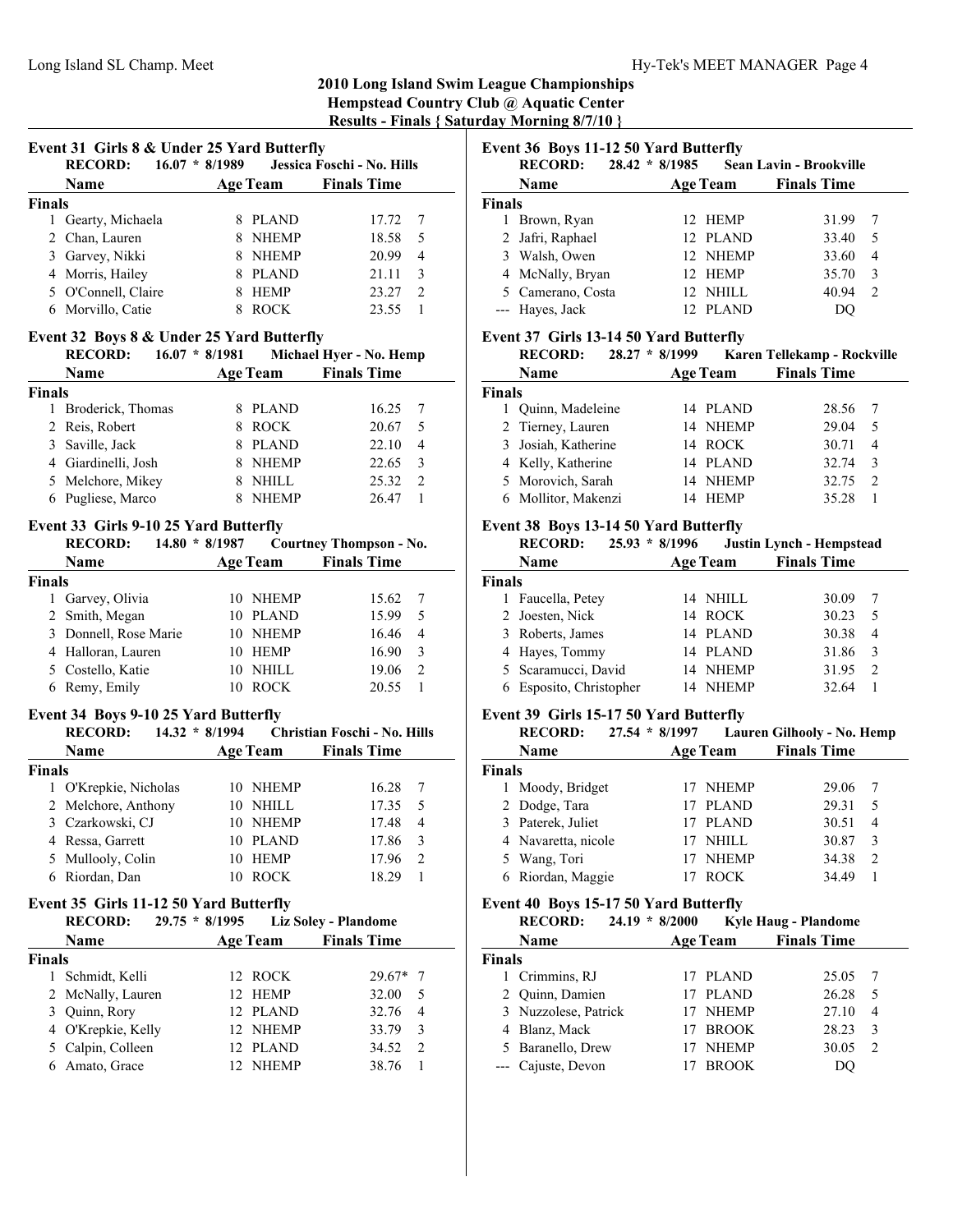|   | RECORD: 1:21.19 * 8/1/1996                                                |                 | <b>PLANDOME</b>        |               |
|---|---------------------------------------------------------------------------|-----------------|------------------------|---------------|
|   | Team                                                                      | <b>Relay</b>    | <b>Finals Time</b>     |               |
| 1 | <b>PLAND</b>                                                              | A               | 1:22.27                | 14            |
|   | 1) Gearty, Morgan 8                                                       |                 | 2) Morris, Hailey 8    |               |
|   | 3) Gearty, Michaela 8                                                     |                 | 4) Cornell, Ally 8     |               |
|   | 44.85<br>37.42                                                            |                 |                        |               |
| 2 | <b>NHEMP</b>                                                              | A               | 1:30.25                | 10            |
|   | 1) Chan, Lauren 8                                                         |                 | 2) Stelcer, Gabriela 8 |               |
|   | 3) Garvey, Nikki 8                                                        |                 | 4) Amato, Caroline 8   |               |
|   | 47.05<br>43.20                                                            |                 |                        |               |
| 3 | <b>ROCK</b>                                                               | A               | 1:36.04                | 8             |
|   | 1) Kelleher, Mary Pat 8                                                   |                 | 2) Morvillo, Catie 8   |               |
|   | 3) Dunster, Maggie 8                                                      |                 | 4) Riordan, Maeve 8    |               |
|   | 53.99<br>42.05                                                            |                 |                        |               |
| 4 | HEMP                                                                      | A               | 1:36.22                | 6             |
|   | 1) Brown, Alana 8                                                         |                 | 2) Darcy, Caroline 8   |               |
|   | 3) Sweeney, Rosie 8                                                       |                 | 4) O'Connell, Claire 8 |               |
|   | 50.33<br>45.89                                                            |                 |                        |               |
| 5 | NHILL                                                                     | A               | 2:50.22                | 4             |
|   | 1) Broming, Meagan 8                                                      |                 | 2) Scala, Melissa 8    |               |
|   | 3) Raimondi, Francesca 8                                                  | 4) Mele, Ally 8 |                        |               |
|   | 1:50.72<br>59.50                                                          |                 |                        |               |
|   |                                                                           |                 |                        |               |
|   | <b>BROOK</b>                                                              | A               | <b>SCR</b>             |               |
|   |                                                                           |                 |                        |               |
|   | Event 42 Boys 8 & Under 100 Yard Medley Relay<br>RECORD: 1:21.54 * 8/1995 |                 | <b>PLANDOME</b>        |               |
|   | Team                                                                      | Relay           | <b>Finals Time</b>     |               |
| 1 | <b>PLAND</b>                                                              | A               | $1:18.74*$             |               |
|   | 1) Doyle, Peter 8                                                         |                 | 2) Mulholland, Derek 8 |               |
|   | 3) Broderick, Thomas 8                                                    |                 | 4) Kelly, Richard 8    |               |
|   | 43.88<br>34.86                                                            |                 |                        |               |
| 2 | <b>NHEMP</b>                                                              | A               | 1:33.47                |               |
|   | 1) Czarkowski, Ryan 8                                                     |                 | 2) Kuester, Colin 8    |               |
|   |                                                                           |                 | 4) DeCastro, William 8 |               |
|   | 3) Giardinelli, Josh 8<br>51.63<br>41.84                                  |                 |                        |               |
| 3 | <b>ROCK</b>                                                               | A               | 1:33.82                | 8             |
|   | 1) Kelleher, Dan 8                                                        |                 | 2) Feiner, Patrick 8   |               |
|   | 3) Reis, Robert 8                                                         | 4) Devine, JT 8 |                        |               |
|   | 51.85<br>41.97                                                            |                 |                        |               |
| 4 | NHILL                                                                     | A               | 1:58.23                | 6             |
|   |                                                                           |                 |                        |               |
|   | 1) Lopes, John 8                                                          |                 | 2) Costello, James 8   |               |
|   | 3) Mattone, Chris 8<br>1:03.22<br>55.01                                   |                 | 4) Melchore, Mikey 8   |               |
| 5 | <b>HEMP</b>                                                               | A               | 2:15.35                | 14<br>10<br>4 |

3) Beatty, Jack 8 4) Sweeney, Jay 8

1:14.79

6 BROOK A 2:23.74 2 1) Alizio, Anthony 8 2) Traveglia, Matthew 8 3) Mink, Colin 8 4) Gardyn, Jonathon 8 1:08.95 1:14.79

1:08.04 1:07.31

#### **Team** Relay Finals Time 1 NHEMP A 1:06.94\* 14 1) Kuester, Garrity 10 2) DePhillips, Michaela 10 3) Garvey, Olivia 10 4) Donnell, Rose Marie 10 37.61 29.33 2 HEMP A 1:17.01 10 1) Gatti, Kathleen 10 2) O'Connell, Kathleen 10 3) Halloran, Lauren 10 4) Esposito, Lizzy 10 42.84 34.17 3 1:17.53 8 PLAND A 1) Kelly, Madeline 10 2) Gilligan, Arnie 10<br>3) Smith, Megan 10 4) Trotta, Erin 10 3) Smith, Megan 10 44.83 32.70

**RECORD:** 1:09.41 \* 7/24/2010 **No. HEMPSTEAD** 

**Event 43 Girls 9-10 100 Yard Medley Relay**

**G. Kuester, M. DePhillips, O. Garvey, R. Donnell**

#### 1) O'Malley, Olivia 10 2) Baranello, Mariel 10 3) Costello, Katie 10 4) Durso, Christa 10 48.80 35.13 6 BROOK A 1:45.53 2 1) Lennon, Molly 10 2) Zucker, Ally 10 3) Abraham, Jenna 10 4) Mink, Emily 10 1:07.59 37.94

4 ROCK A 1:21.30 6 1) Ledwith, Maggie 10 2) Quilty, Sarah 10 3) Remy, Emily 10 4) Ruland, Samantha 10

5 NHILL A 1:23.93 4

#### **Event 44 Boys 9-10 100 Yard Medley Relay RECORD: 1:08.87 \* 8/1990 PLANDOME**

43.92 37.38

|             | Team                      | Relav                | <b>Finals Time</b>           |
|-------------|---------------------------|----------------------|------------------------------|
| 1           | <b>NHEMP</b>              | A                    | 1:13.81<br>14                |
|             | 1) O'Krepkie, Nicholas 10 |                      | 2) Bergin, Timmy 10          |
|             | 3) Czarkowski, CJ 10      |                      | 4) Baranello, Christopher 10 |
|             | 40.21<br>33.60            |                      |                              |
| $2^{\circ}$ | <b>ROCK</b>               | A                    | 1:17.81<br>10                |
|             | 1) Dunster, Connor 10     | 2) Testa, James 10   |                              |
|             | 3) Riordan, Dan 10        |                      | 4) Kelleher, Luke 10         |
|             | 42.33<br>35.48            |                      |                              |
| 3           | <b>HEMP</b>               | A                    | 1:18.26<br>8                 |
|             | 1) Brown, Kieran 10       | 2) Darcy, Jack 10    |                              |
|             | 3) Mullooly, Colin 10     | 4) Griffin, Sean 10  |                              |
|             | 46.35<br>31.91            |                      |                              |
|             | 4 PLAND                   | A                    | 1:19.41<br>6                 |
|             | 1) Weber, Patrick 10      |                      | 2) Marcell, Oliver 10        |
|             | 3) Downing, Jack 10       | 4) Ressa, Garrett 10 |                              |
|             | 43.97<br>35.44            |                      |                              |
| 5.          | NHILL                     | A                    | 1:28.13<br>4                 |
|             | 1) Colonna, Vincent 10    |                      | 2) Mele, Christiano 10       |
|             | 3) Melchore, Anthony 10   | 4) Sluka, Matt 10    |                              |
|             | 55.46<br>32.67            |                      |                              |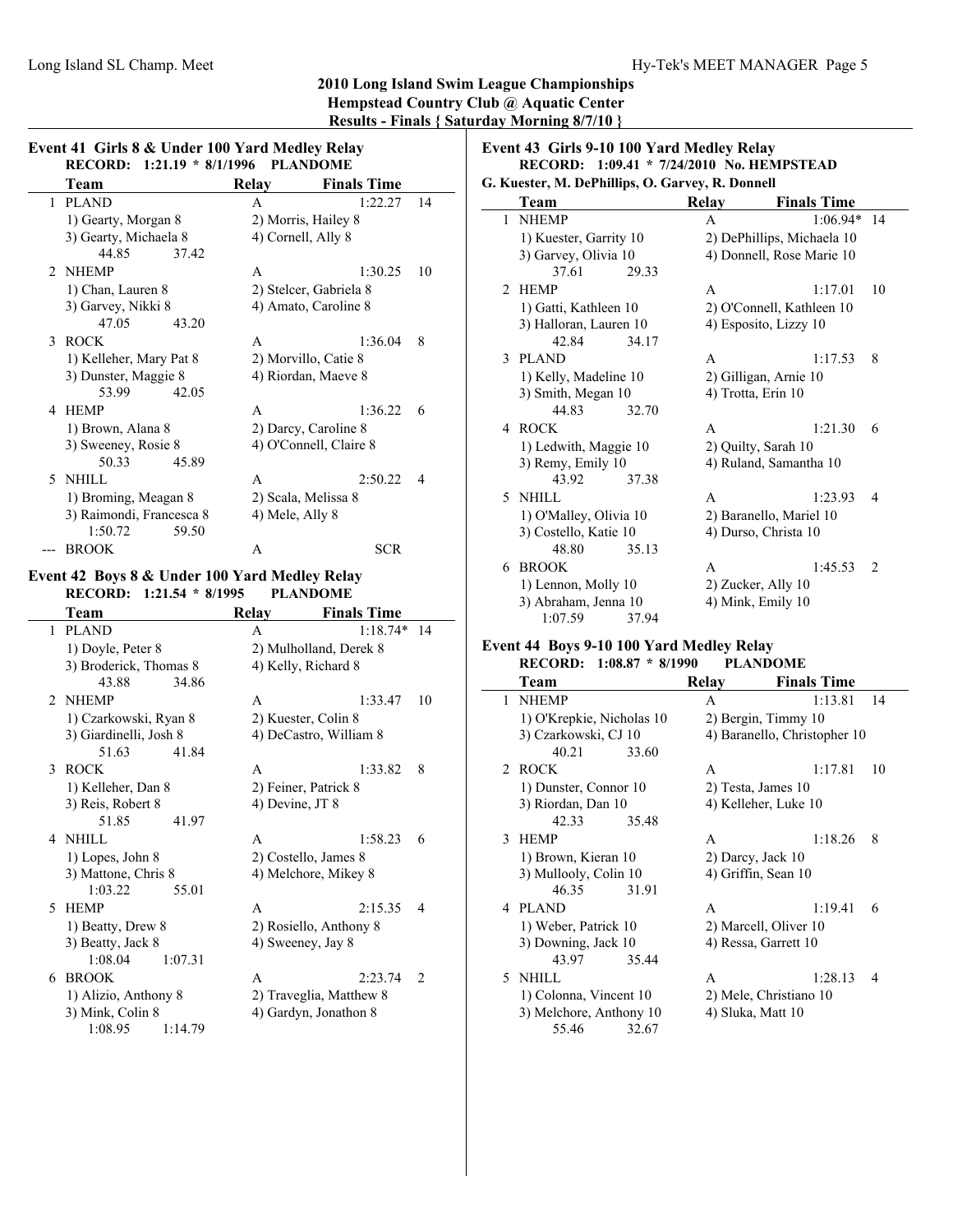j.

 $\overline{\phantom{0}}$ 

|   | (Event 44 Boys 9-10 100 Yard Medley Relay) |                       |                          |    |
|---|--------------------------------------------|-----------------------|--------------------------|----|
|   | Team                                       | Relay                 | <b>Finals Time</b>       |    |
|   | 6 BROOK                                    | A                     | 1:31.14                  | 2  |
|   | 1) Fischer, Colin 10                       |                       | 2) Kleeman, Perry 10     |    |
|   | 3) Fischer, Dylan 10                       |                       | 4) DiGuardia, Nico 10    |    |
|   | 51.11<br>40.03                             |                       |                          |    |
|   | Event 45 Girls 11-12 200 Yard Medley Relay |                       |                          |    |
|   | RECORD: 2:15.75 * 8/1/2009                 | Plandome              |                          |    |
|   | K Morgan, T Brooks, M Quinn, R Quinn       |                       |                          |    |
|   | Team                                       | Relay                 | <b>Finals Time</b>       |    |
| 1 | <b>PLAND</b>                               | A                     | 2:16.13                  | 14 |
|   | 1) Moroney, Regan 12                       |                       | 2) Mulholland, Kylie 12  |    |
|   | 3) Quinn, Rory 12                          |                       | 4) Calpin, Colleen 12    |    |
|   | 38.08<br>34.88                             | 32.42                 | 30.75                    |    |
| 2 | <b>ROCK</b>                                | A                     | 2:18.85                  | 10 |
|   | 1) Kelleher, Grace 12                      |                       | 2) Dunn, Caitlin 12      |    |
|   | 3) Schmidt, Kelli 12                       |                       | 4) Cameron, Emily 12     |    |
|   | 36.48<br>39.76                             | 30.72                 | 31.89                    |    |
| 3 | <b>NHEMP</b>                               | A                     | 2:27.12                  | 8  |
|   | 1) Conroy, Hope 12                         |                       | 2) O'Connell, Moira 12   |    |
|   | 3) O'Krepkie, Kelly 12                     |                       | 4) Murphy, Chloe 12      |    |
|   | 38.69<br>42.50                             | 35.68                 | 30.25                    |    |
| 4 | <b>BROOK</b>                               | A                     | 2:45.75                  | 6  |
|   | 1) Orlando, Briana 12                      |                       | 2) Kleemann, Emma 12     |    |
|   | 3) Lennon, Kelly 12                        |                       | 4) Gaffney, Kathleen 12  |    |
|   | 44.91<br>48.51                             | 19.81                 | 52.52                    |    |
| 5 | <b>HEMP</b>                                | A                     | 2:45.78                  | 4  |
|   | 1) McNally, Lauren 12                      |                       | 2) Colvin, Kiersten 12   |    |
|   | 3) Romanelli, Pricsilla 10                 |                       | 4) Genco, Annalisa 12    |    |
|   | 35.86<br>57.87                             | 39.57                 | 32.48                    |    |
| 6 | NHILL                                      | A                     | 2:48.19                  | 2  |
|   | 1) Mele, Sophia 12                         |                       | 2) Baranello, Kaitlin 12 |    |
|   | 3) Cervoni, Maria 12                       |                       | 4) Cervoni, Julia 10     |    |
|   | 47.19<br>53.01                             | 35.99                 | 32.00                    |    |
|   | Event 46 Boys 11-12 200 Yard Medley Relay  |                       |                          |    |
|   | <b>RECORD:</b><br>$2:13.66 * 8/1989$       |                       | <b>PLANDOME</b>          |    |
|   | Team                                       | <b>Relay</b>          | <b>Finals Time</b>       |    |
| 1 | <b>PLAND</b>                               | Α                     | 2:32.00                  | 14 |
|   | 1) Beil, Conor 12                          | 2) Hayes, Jack 12     |                          |    |
|   | 3) Jafri, Raphael 12                       |                       | 4) Cornell, Billy 12     |    |
|   | 32.58<br>46.60                             | 33.29                 | 39.53                    |    |
| 2 | NHEMP                                      | A                     | 2:32.34                  | 10 |
|   | 1) Perulli, Michael 12                     | 2) Donnell, Steven 12 |                          |    |
|   | 3) Walsh, Owen 12                          |                       | 4) Whelan, Tommy 12      |    |
|   | 38.74<br>15.38                             | 1:04.27               | 33.95                    |    |
| 3 | <b>NHILL</b>                               | A                     | 2:56.70                  | 8  |
|   | 1) Raimondi, Biagio 12                     |                       | 2) Mattone, Nick 12      |    |
|   | 3) Raimondi, Anthony 12                    |                       | 4) Sluka, Andrew 12      |    |

54.55 39.08 16.10 1:06.97 --- ROCK A NS --- BROOK A SCR --- HEMP A SCR

|    | Event 47 Girls 13-14 200 Yard Medley Relay |         |              |                          |                    |
|----|--------------------------------------------|---------|--------------|--------------------------|--------------------|
|    | RECORD: 2:06.00 * 8/1988                   |         |              | <b>ROCKVILLE LINKS</b>   |                    |
|    | Team                                       |         | <b>Relay</b> | <b>Finals Time</b>       |                    |
| 1  | <b>PLAND</b>                               |         | A            | 2:08.15                  | 14                 |
|    | 1) Morgan, Kirsten 14                      |         |              | 2) Brooks, Taylor 14     |                    |
|    | 3) Quinn, Madeleine 14                     |         |              | 4) Kelly, Katherine 14   |                    |
|    | 33.10                                      | 36.48   | 29.19        | 29.38                    |                    |
| 2  | <b>ROCK</b>                                |         | $\mathsf{A}$ | 2:14.83                  | 10                 |
|    | 1) Marasco, Rachel 14                      |         |              | 2) Feiner, Taryn 14      |                    |
|    | 3) Josiah, Katherine 14                    |         |              | 4) Riordan, Bridie 14    |                    |
|    | 32.72                                      | 1:11.86 | 30.25        |                          |                    |
| 3  | <b>NHEMP</b>                               |         | $\mathsf{A}$ | 2:15.47                  | 8                  |
|    | 1) Quackenbush, Kelsey 14                  |         |              | 2) Johnson, Christina 14 |                    |
|    | 3) Morovich, Sarah 14                      |         |              | 4) DeCastro, Gabriela 12 |                    |
|    | 35.79                                      | 37.07   | 32.00        | 30.61                    |                    |
| 4  | <b>HEMP</b>                                |         | $\mathsf{A}$ | 2.2452                   | 6                  |
|    | 1) DeMartini, Grace 14                     |         |              | 2) Halloran, Caitlin 14  |                    |
|    | 3) Mollitor, Makenzi 14                    |         |              | 4) Graham, Katie 14      |                    |
|    | 38.11                                      | 15.46   | 58.88        | 32.07                    |                    |
| 5. | <b>NHILL</b>                               |         | A            | 2:27.75                  | 4                  |
|    | 1) Hogg, Lauren 14                         |         |              | 2) Restivo, Gabby 14     |                    |
|    | 3) Durso, Alexa 14                         |         |              | 4) Reali, Tatianna 14    |                    |
|    | 45.51                                      | 32.47   | 35.91        | 33.86                    |                    |
| 6  | <b>BROOK</b>                               |         | $\mathsf{A}$ | 2:56.99                  | $\mathfrak{D}_{1}$ |
|    | 1) Lydon, Breann 14                        |         |              | 2) Cornetta, Tomasina 14 |                    |
|    | 3) Mink, Jordane 14                        |         |              | 4) Mahon, Michaela 14    |                    |
|    | 39.74                                      | 46.28   | 55.27        | 35.70                    |                    |

#### **Event 48 Boys 13-14 200 Yard Medley Relay RECORD:** 2:03.50 \* 8/1991

|                | NEUVND.                 | 4.00.00 0/1991 | T L'ARDONIE         |                          |    |
|----------------|-------------------------|----------------|---------------------|--------------------------|----|
|                | Team                    |                | Relay               | <b>Finals Time</b>       |    |
| 1              | <b>NHEMP</b>            |                | $\mathsf{A}$        | 2:03.87                  | 14 |
|                | 1) Walsh, Gavin 14      |                |                     | 2) Tranchina, Stephen 14 |    |
|                | 3) Scaramucci, David 14 |                | 4) Bergin, Ryan 14  |                          |    |
|                | 31.75                   | 34.72          | 32.22               | 25.18                    |    |
| $\mathfrak{D}$ | <b>HEMP</b>             |                | A                   | 2:10.39                  | 10 |
|                | 1) Brown, Connor 14     |                | 2) Brown, Ryan 12   |                          |    |
|                | 3) McNally, Bryan 12    |                |                     | 4) Graham, Joseph 12     |    |
|                | 31.26                   | 34.45          | 34.27               | 30.41                    |    |
| 3              | <b>PLAND</b>            |                | A                   | 2:11.84                  | 8  |
|                | 1) Beil, Kevin 14       |                | 2) Jafri, Nuriel 14 |                          |    |
|                | 3) Roberts, James 14    |                | 4) Hayes, Tommy 14  |                          |    |
|                | 35.50                   | 36.08          | 31.32               | 28.94                    |    |
| 4              | <b>ROCK</b>             |                | A                   | 2:14.03                  | 6  |
|                | 1) Warren, Colin 14     |                | 2) Testa, Sean 14   |                          |    |
|                | 3) Joesten, Nick 14     |                |                     | 4) Cameron, Aidan 14     |    |
|                | 30.36                   | 42.73          | 30.32               | 30.62                    |    |
|                | 5 NHILL                 |                | A                   | 2:19.16                  | 4  |
|                | 1) Hogg, Matt 14        |                | 2) Mattone, Mike 14 |                          |    |
|                | 3) Faucella, Petey 14   |                |                     | 4) Camerano, Costa 12    |    |
|                | 39.13                   | 36.08          | 30.27               | 33.68                    |    |
|                | <b>BROOK</b>            |                | A                   | <b>SCR</b>               |    |
|                |                         |                |                     |                          |    |